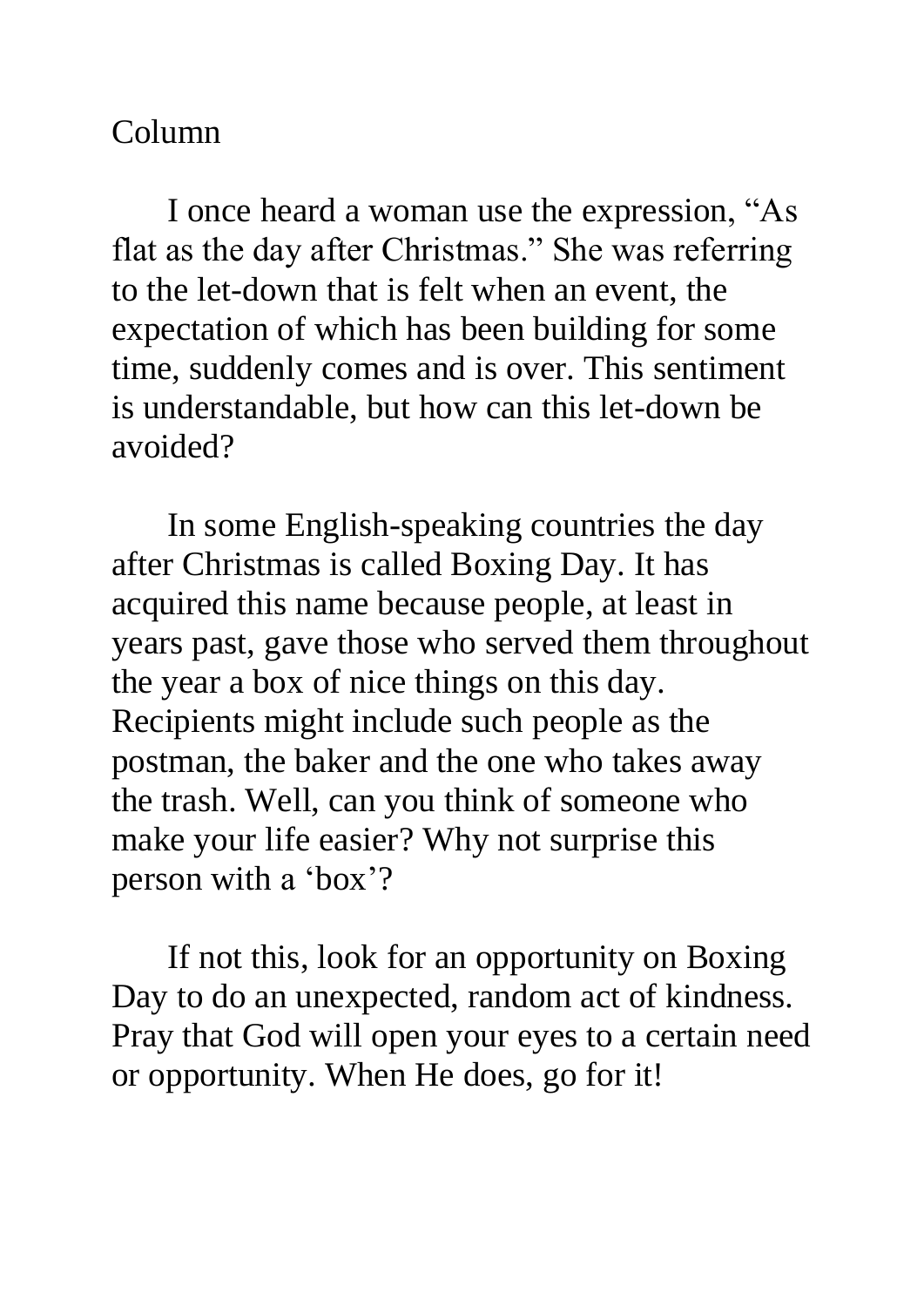Another suggestion for avoiding the holiday blues is to mark the three commemorations that immediately follow Christmas Day in the Church Calendar: St. Stephen on Dec. 26, St. John on Dec. 27, and Holy Innocents on Dec. 28.

St. Stephen was the first Christian martyred. He was stoned to death after preaching a powerful sermon in which he showed that Jesus was in fact the One anticipated and foretold in the ancient Scriptures.

One person who was part of Stephen's lynch mob was Saul, a man we know better as St. Paul. No doubt, Stephen's steadfastness under fire and the prayer he offered as rocks were hurled in his direction made a lasting impression on Paul and led – at least indirectly – to his later conversion.

Stephen reminds us that following Jesus can be costly. The cosy scenes on Christmas cards do not tell the full story. Many even today put their life on the line when they give their allegiance to the King born in Bethlehem's manger.

On the 26<sup>th</sup>, pray for persecuted Christians around the world. Find out what is going on with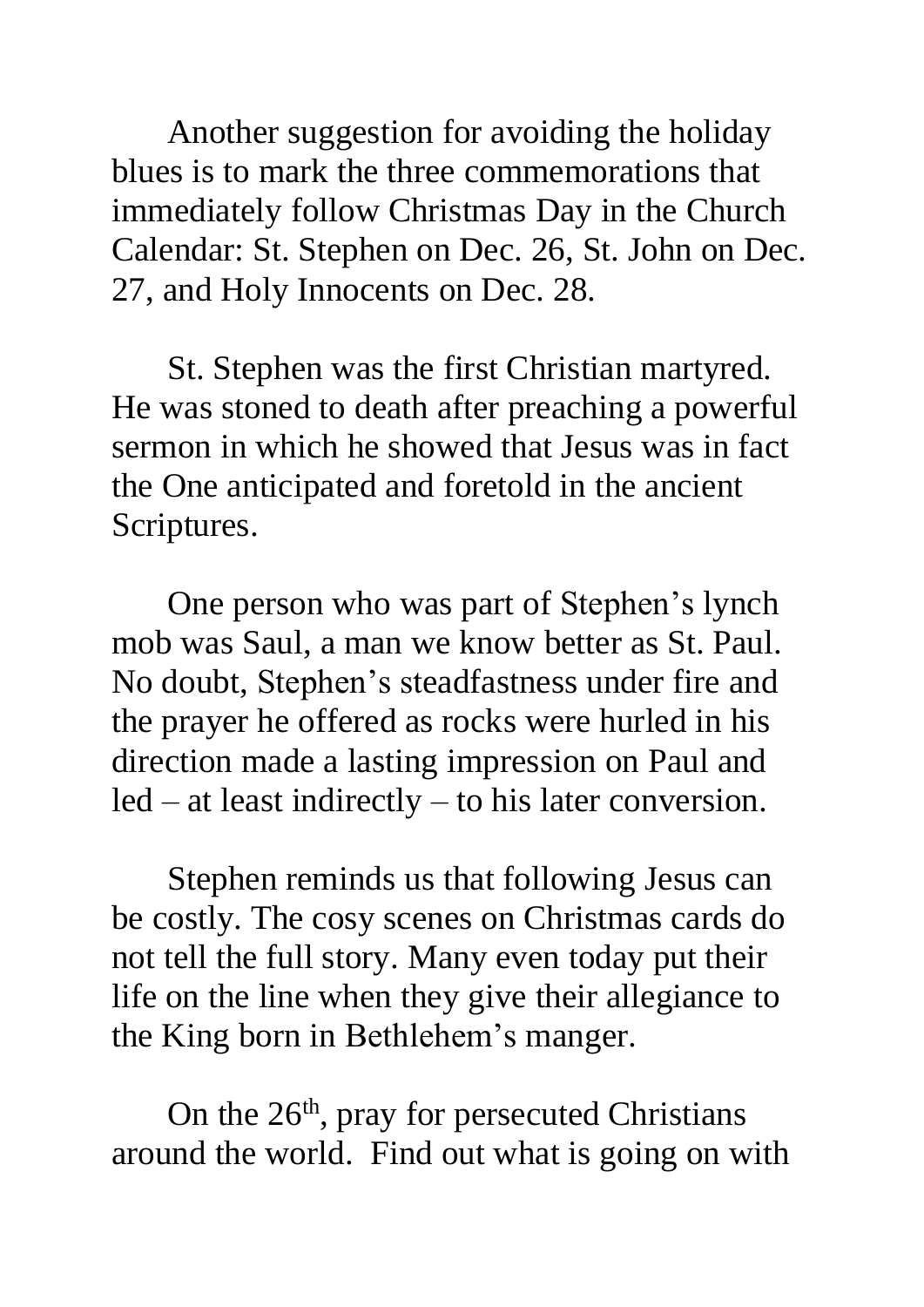them from such organizations as Barnabas Aid (barnabasfund.org/us/) and resolve to give whatever assistance you can.

On the following day  $-$  Dec. 27  $-$  the focus shifts to John the Apostle and writer of the fourth Gospel. John also reminds us that following Jesus can be costly, though with a difference. Instead of dying for Christ, John served Christ faithfully over the course of many years. Tradition says he lived to a ripe old age.

Which is easier: to make one great stand for Christ as Stephen did or to live for Him over the course of a lifetime as John did? I don't know. What is clear, our common calling is to be fearless and faithful. Pray for both in your own life.

On Dec. 28, the spotlight turns a third time. Now the light is shined onto the Holy Innocents, those children killed in Bethlehem at the command of King Herod (Matthew 2:13-18). They remind us that children often get in the crossfire of adult schemes and evil acts. On this day, pray for abused children and those who advocate for them. Resolve to do what you can to address this world-wide problem.